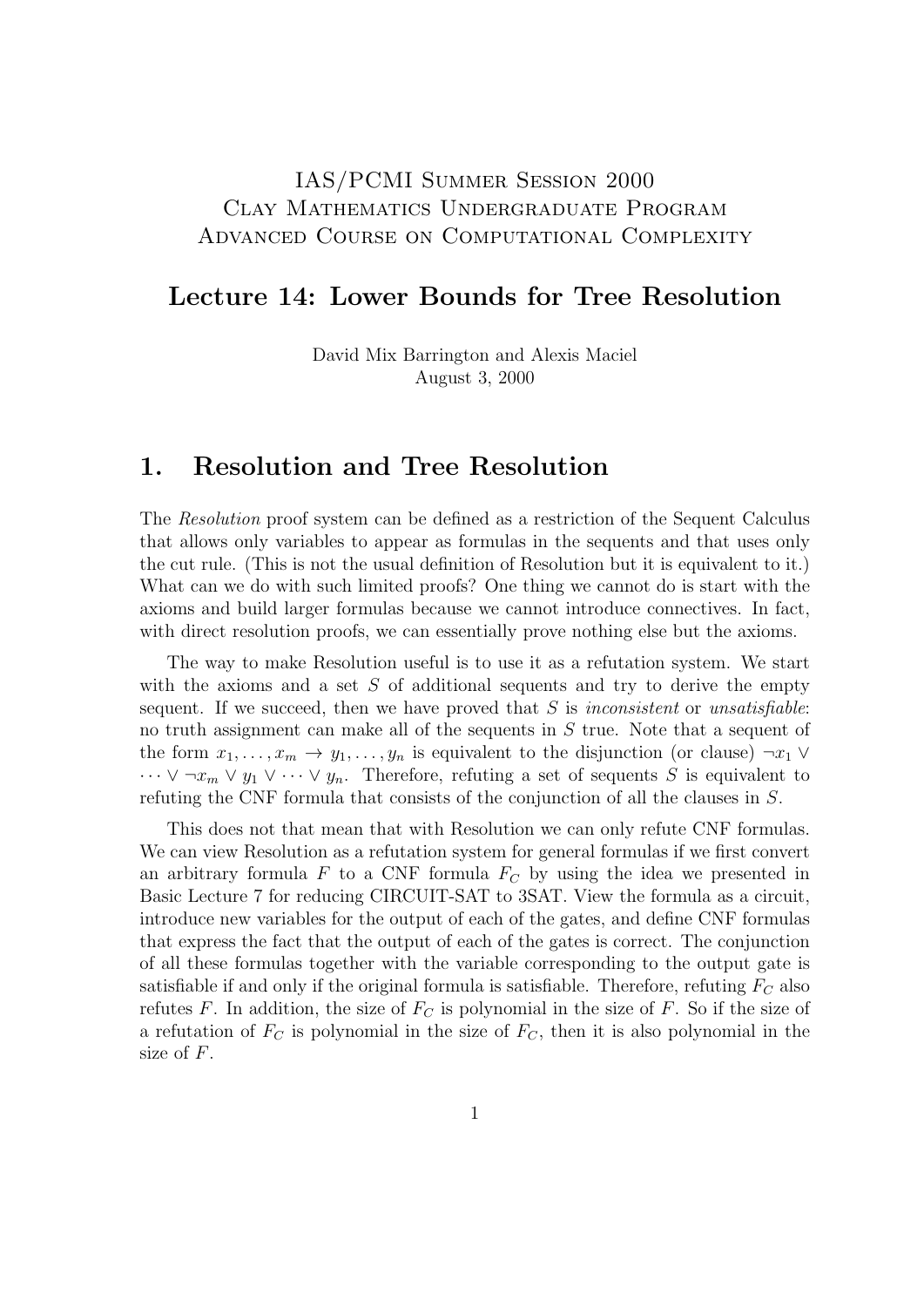In the previous lecture, we showed that the pigeonhole principle has polynomialsize Sequent Calculus proofs. In this lecture, we will prove an exponential lower bound on the size of a certain type of Resolution proofs of the pigeonhole principle. Of course, with Resolution, what we will consider is refuting the negation of the pigeonhole principle. More precisely,  $\neg \text{PHP}_m^n$  corresponds to the following set of clauses:

$$
\rightarrow p_{i1}, \dots, p_{im} \qquad \text{(for } i \in [n])
$$
\n
$$
p_{ij}, p_{kj} \rightarrow \qquad \text{(for } i, k \in [n], i < k, j \in [m])
$$

As a simple example, consider refuting  $\neg PHP_1^2$ . The corresponding set of clauses is

$$
\rightarrow p_{11} \n\rightarrow p_{21} \n p_{11}, p_{21} \rightarrow
$$

These can be refuted by two applications of the cut rule. In fact,  $\neg \mathrm{PHP}_1^n$  can always be refuted by two cuts. More generally, if  $n > m$ , then  $\neg \text{PHP}_m^n$  has a refutation of size  $2^{O(m)}$ . This implies that if  $m = O(\log n)$ , then  $\neg \text{PHP}_m^n$  has a refutation of size  $n^{O(1)}$ , which is polynomial in the size of  $\neg \text{PHP}_m^n$ . In contrast, it is known that any Resolution refutation of  $\neg \text{PHP}_m^n$  has size at least  $2^m$ . When  $m = n^{\Omega(1)}$ , the lower bound is exponential.

In the next section, we will prove a similar lower bound of  $2<sup>m</sup>$  on the size of tree-like Resolution refutations of  $\neg \text{PHP}_m^n$ . To explain what a tree-like refutation (or proof) is consider a directed graph whose nodes are the lines of the proof. For each inference that occurs in the proof, connect the conclusion to the hypotheses. Viewing the last line of the proof at the top, that graph may or may not be a tree. If it is, then we say the proof is tree-like. For example, the simple refutation of  $\neg PHP_1^2$  we mentioned earlier is tree-like. The restriction of resolution to tree-like refutations is called Tree Resolution.

In proving the lower bound, we will make use of *decision trees*. These are binary trees in which each node is labeled by some variable and the two edges coming out of a node are labeled 0 and 1. The leaves of the tree are each labeled by some output value. A decision tree computes a function as follows: given an input, start at the root and follow the edge corresponding to the value of the indicated input variable. Repeat this until, eventually, a leaf is reached. The output of the function on that input is the label of that leaf.

For example, a tree deciding whether the first bit of the input is equal to the last one would first query the first bit and then the last one. This tree is of depth two and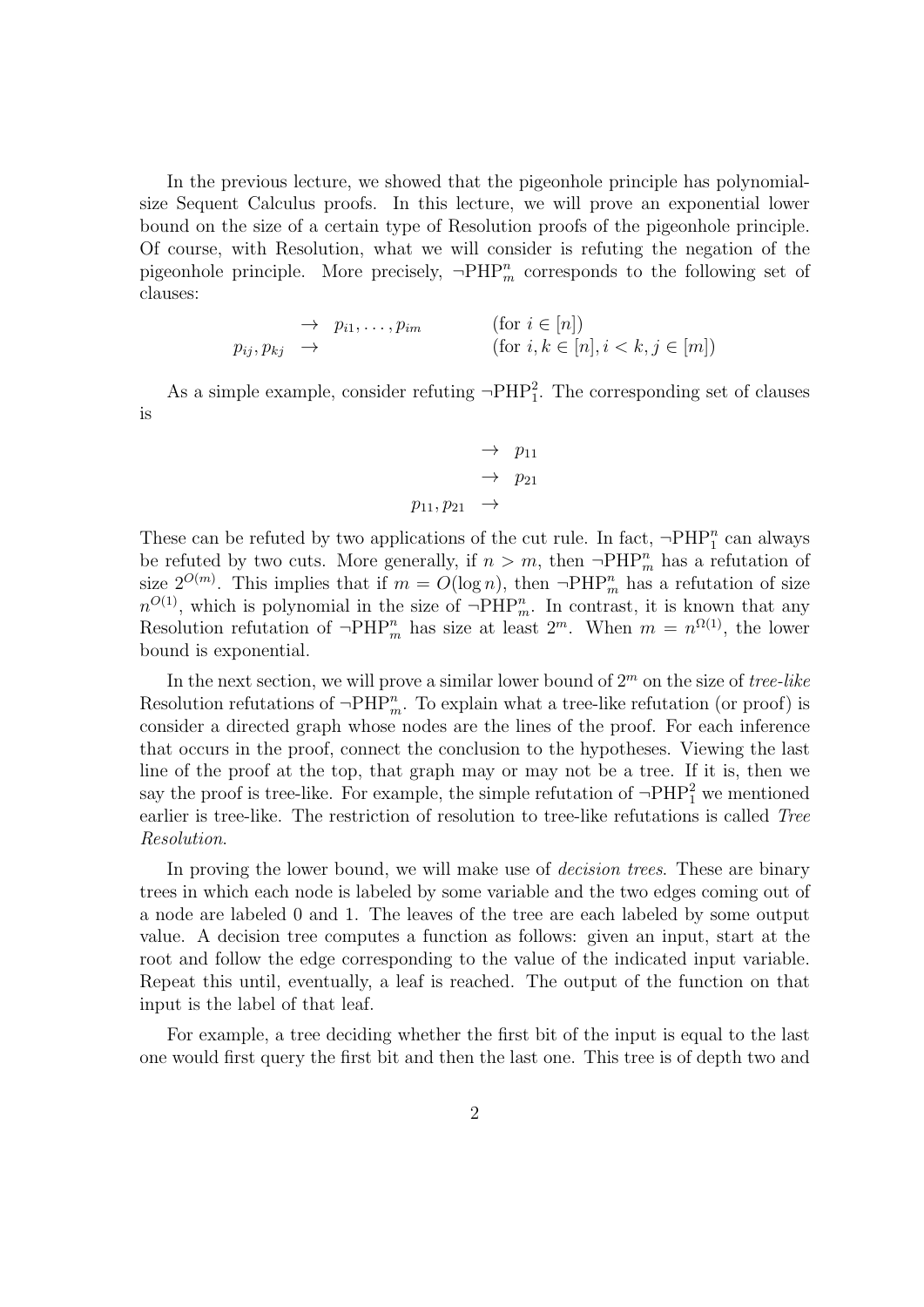size four. To compute the AND function, simply query all the input bits in order. This gives a tree of depth n and size  $O(n)$ . To decide the PARITY language, simply query all the bits in order and explore all the possibilities. This produces a tree of depth *n* and size  $2^{O(n)}$ .

It is easy to see that the AND function cannot have smaller decisions trees since every bit must be queried. Can the PARITY language have trees of size  $2^{o(n)}$ ? The answer is no. If a leaf is reached before  $n$  bits have been queried, than flipping one of the bits that was not queried would make the output of the tree incorrect. Therefore, every leaf must be reached after all  $n$  bits have been queried. But then, only one input string will reach each leaf so the tree must contain  $2<sup>n</sup>$  leaves, one for each input string.

### 2. A Lower Bound for Tree Resolution

In this section, we show that every tree-like Resolution refutation of  $\neg \text{PHP}_m^n$  has size at least  $2^m$ . This will be done in two steps.

First, if a set of clauses is unsatisfiable, then, for every truth assignment to the variables, at least one of the clauses will evaluate to false. The search problem associated with an unsatisfiable set of clauses is to find, given a truth assignment, one of these false clauses. We will show how to transform a tree-like refutation of  $\neg \text{PHP}_m^n$ into a decision tree for the associated search problem. This tree will be of the same size as the proof. Then, our second step will be to show that this tree must be of exponential size.

So consider a tree-like refutation of  $\neg \text{PHP}_m^n$ . The decision tree will have exactly the same structure as the proof tree. Consider any line  $\Gamma \to \Delta$  in the proof. We now show how to label the nodes and edges in the subtree rooted at that node so that this subtree solves the decision problem for all assignments that make the sequent false. To label the entire tree, apply this procedure to the node corresponding to the last line of the proof, which must be the empty sequent. Note that the empty sequent is false for every assignment, so the tree will work for every assignment.

If  $\Gamma \to \Delta$  is not an axiom or a clause of  $\neg \text{PHP}_m^n$ , it must have been inferred by applying the cut rule to sequents of the form  $\Gamma, x \to \Delta$  and  $\Gamma \to x, \Delta$ , where x is variable. The node corresponding to this sequent will be labeled by  $x$ . All the assignments that make  $\Gamma \to \Delta$  false make all the variables in  $\Gamma$  true and all those in  $\Delta$  false. If x is false for one of these assignments, then this assignment will make  $\Gamma \to x$ ,  $\Delta$  false so the edge going to that node will be labeled 0. If x is true for one of these assignments, then this assignment will make  $\Gamma, x \to \Delta$  true so the edge going to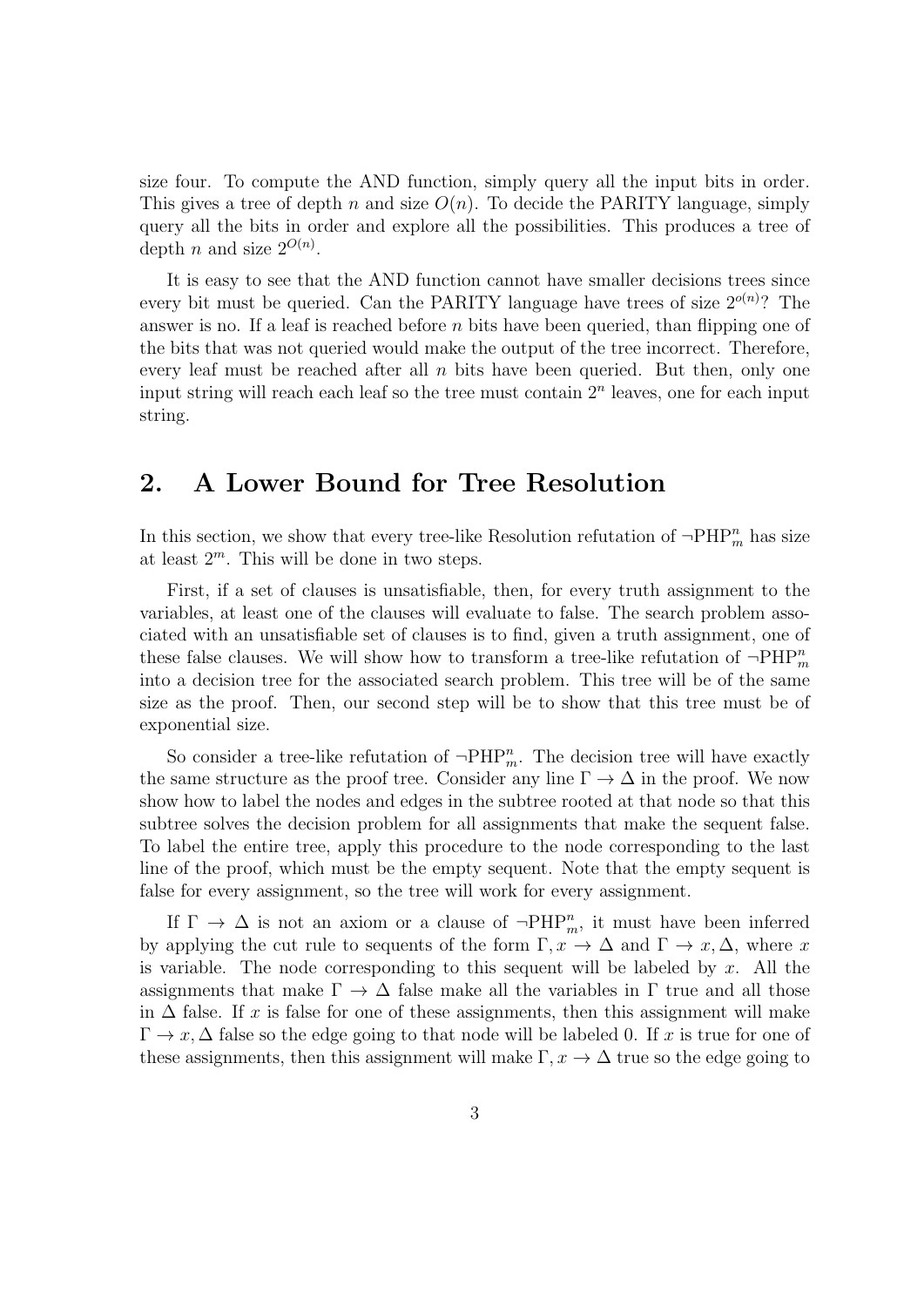that node will be labeled 1. The trees rooted at these two nodes can now be labeled recursively so that they correctly solve their respective subproblems.

The base case occurs when  $\Gamma \to \Delta$  is either an axiom or one of the clauses of  $\neg$ PHP<sup>n</sup><sub>m</sub>. In this case, we are dealing with a leaf of the tree. Note that we only care about assignments that make  $\Gamma \to \Delta$  false. If this sequent is an axiom, then there are no such assignments so we can label the corresponding leaf whatever we want. If the sequent is a clause of  $\neg \text{PHP}_m^n$ , then we label the leaf with that clause. This completes the construction of the decision tree.

Now we show that this tree must be of size  $2^m$ . Each assignment to the variables describes a multivalued mapping of the  $n$  pigeons to the  $m$  holes. Among all these assignments, we will focus on those that correspond to a one-to-one mapping of a subset of  $m$  of the pigeons to the holes. We call these *critical truth assignments* (CTA's). We will also consider subsets of these assignments that correspond to CTA's in which particular pigeons are mapped to particular holes. For example, the set of all CTA's where pigeons 1, 2, 5 go to holes 3, 9, 1, respectively.

Suppose that a decision tree  $T$  correctly solves the search problem for all CTA's that have pigeons  $i_1, \ldots, i_r$  going to holes  $j_1, \ldots, j_r$ , respectively. By induction on  $m - r$ , the number of holes still free, we show that the size of the tree must be at least 2<sup>m</sup>−<sup>r</sup> . A lower bound on the size of the entire tree then follows from the case  $m - r = m$ , because the entire tree solves the problem for all assignments, including all CTA's.

The base case is when  $m - r = 1$ , which means that there is only one hole free. Since there are still two unassigned pigeons, this tree cannot be a single leaf because we still have no way of knowing which of the remaining pigeons will go to the remaining hole and which pigeon(s) will be left out. So the tree must be of size at least 3, which is no less than  $2^{m-r} = 2$ .

For the inductive step, suppose that  $m - r > 1$  and that a decision tree correctly solves the search problem for all CTA's that have pigeons  $i_1, \ldots, i_r$  going to holes  $j_1, \ldots, j_r$ , respectively. By the same argument used in the base case, this tree cannot simply be a leaf. The root of the tree then queries some variable  $x$ . If the CTA's under consideration either all have x true or all have x false, then follow the corresponding edge to the next node. Keep on going until you hit either a node that splits the CTA's or a leaf. Once again, that node cannot be a leaf.

Now suppose that this node is labeled  $p_{ij}$ . Since this variable splits the current set of CTA's in a nontrivial way, it must be that pigeon  $i$  is still unassigned and that hole  $i$  is still free. Consider the node that the edge labeled 1 leads to. Assign to that node the subset of the current CTA's that send pigeon  $i$  to hole  $j$ . The tree rooted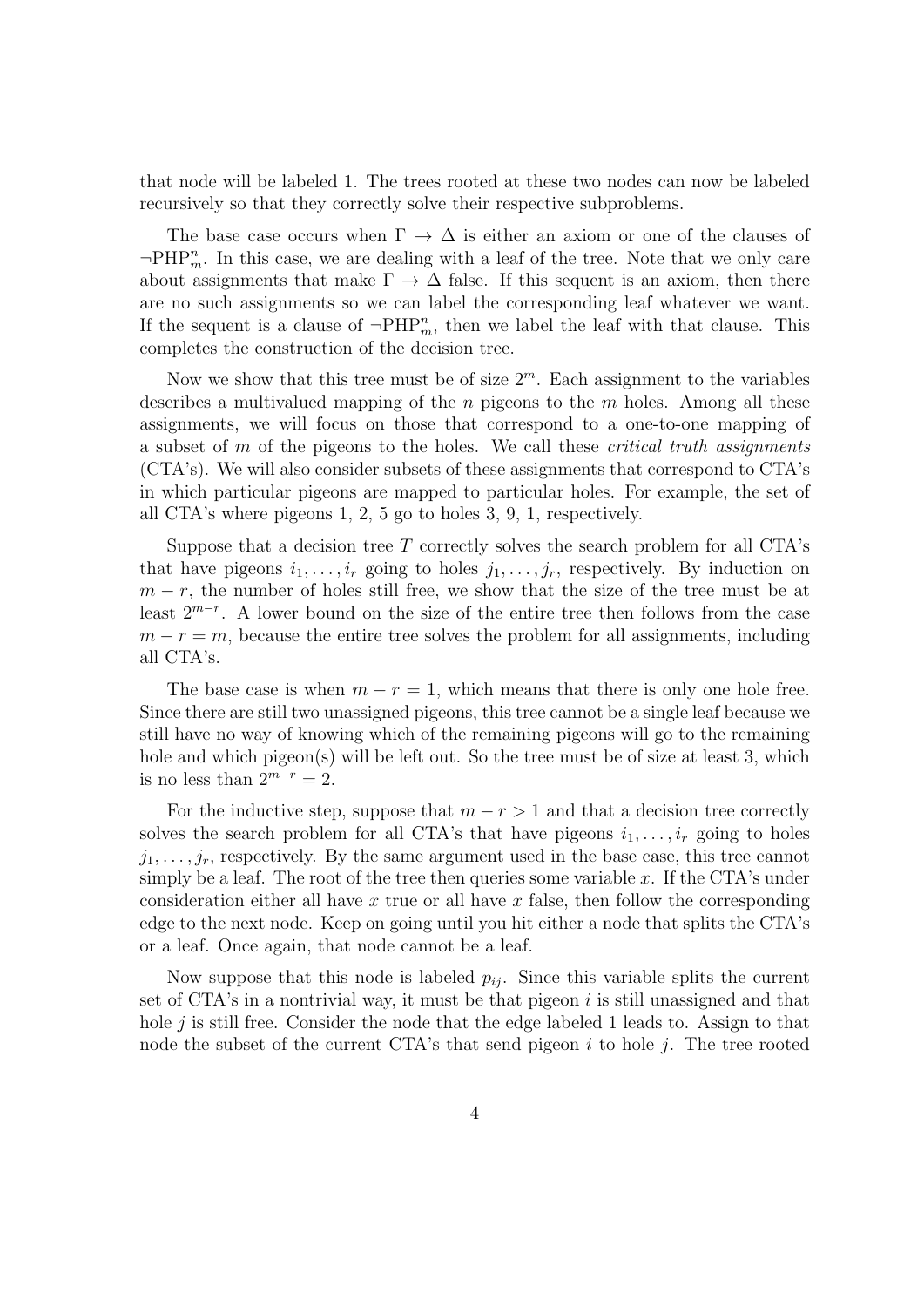at that node solves the search problem for those assignments, so it must be of size at least  $2^{m-r-1}$ .

Next, consider the node that the edge labeled 0 leads to. All the CTA's going there do not send pigeon  $i$  to hole  $j$ . Since there are at least two free holes, choose some other hole  $k$  and consider the subset of the current CTA's that send pigeon  $i$  to hole k. Assign that set of CTA's to that node. Once again, the tree rooted at that node solves the search problem for those assignments, so it must be of size at least  $2^{m-r-1}$ . This implies that the size of the the original tree T must be at least twice that, which is  $2^{m-r}$ , as desired. And this completes the proof of the lower bound.

# 3. Generalization to Depth-0.5 Sequent Calculus Proofs

All the formulas occurring in a Resolution proof are simple variables. Let us now consider relaxing this restriction a little by allowing some less limited formulas. For example, we could allow formulas that contain a single connective. These are formulas of depth 1 so we call the corresponding proof system depth-1 Sequent Calculus. Note that depth here refers to the depth of the formulas allowed in the proof, not to the depth of the graph or tree representing the proof. Resolution could be called depth-0 Sequent Calculus.

We can generalize this further and allow formulas of any constant depth  $d$ . This gives us constant-depth Sequent Calculus proofs, which are also called  $AC^0$  proofs because polynomial-size, constant-depth formulas, when viewed as circuits, define precisely the class  $AC^0$ .

We know from the previous lecture that the general Sequent Calculus can prove  $\text{PHP}_m^n$  for any  $m < n$  in polynomial size. We have now shown that Tree Resolution cannot refute  $\neg \text{PHP}_m^n$  in subexponential size if  $m = n^{\Omega(1)}$ . We also mentioned earlier that general Resolution cannot either.

What about constant-depth proofs? It turns out that they cannot prove  $\text{PHP}_m^n$  in subexponential size if  $m = n - n^{o(1)}$ . But they can prove  $\text{PHP}_m^n$  in quasipolynomial size if  $m \leq n/2$ . (Quasipolynomial size means size  $n^{(\log n)^{O(1)}}$ .) In fact, depth-1 proofs in which all the connectives have fan-in at most  $(\log n)^{O(1)}$  are enough for this. We call this depth 0.5.

So when  $m = n/2$ , Resolution (and Tree Resolution) cannot refute  $\neg \text{PHP}_m^n$  in subexponential size but depth-0.5 proofs can do it in quasipolynomial size. What about tree-like, depth-0.5 proofs? The techniques in the proof of our lower bound